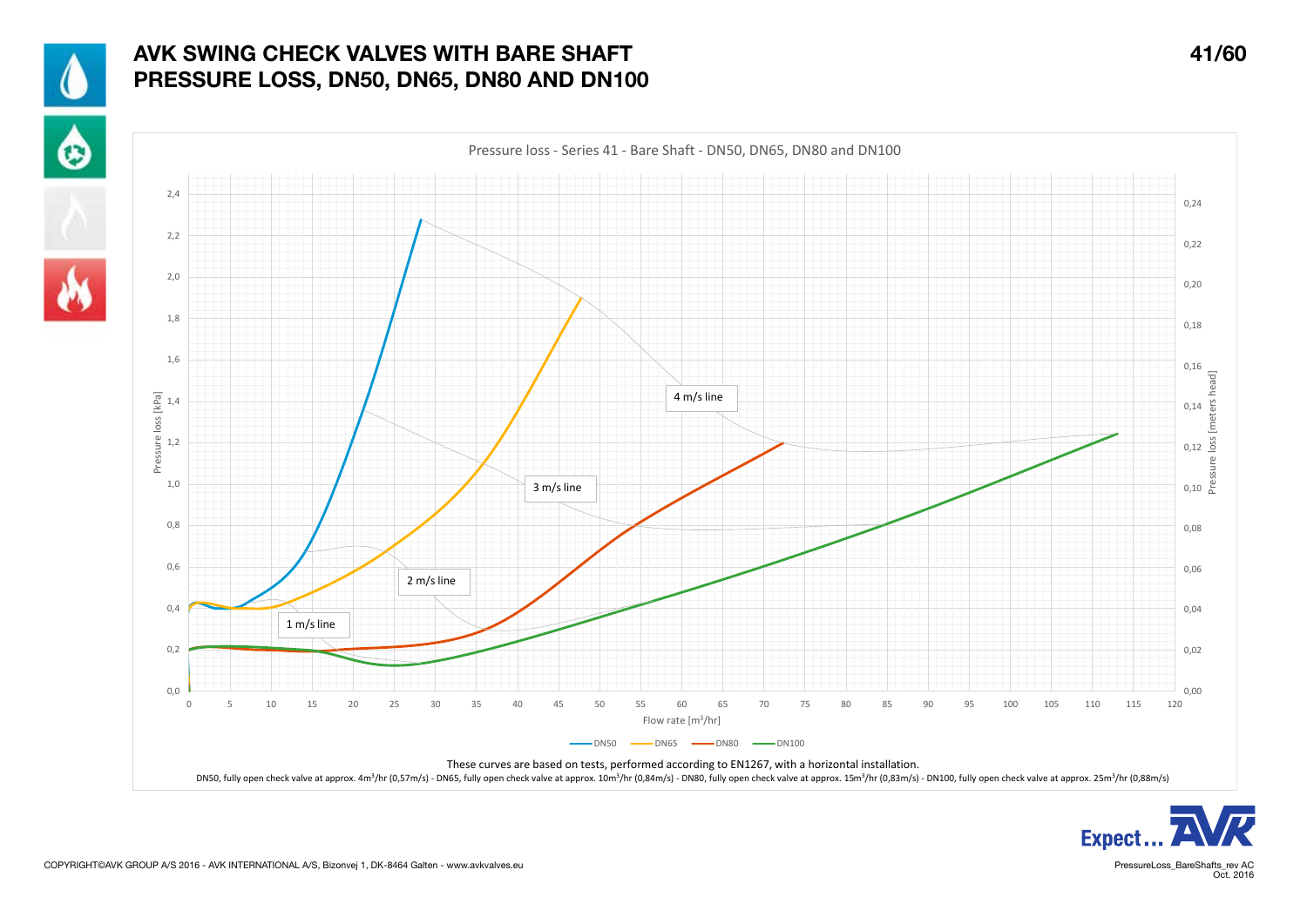

## AVK SWING CHECK VALVES WITH BARE SHAFT 41/60 PRESSURE LOSS, DN125, DN150 AND DN200





These curves are based on tests, performed according to EN1267, with a horizontal installation. DN125, fully open check valve at approx. 35m<sup>3</sup>/hr (0,79m/s) - DN150, fully open check valve at approx. 55m<sup>3</sup>/hr (0,86m/s) - DN200, fully open check valve at approx. 100m<sup>3</sup>/hr (0,88m/s)



June 2017